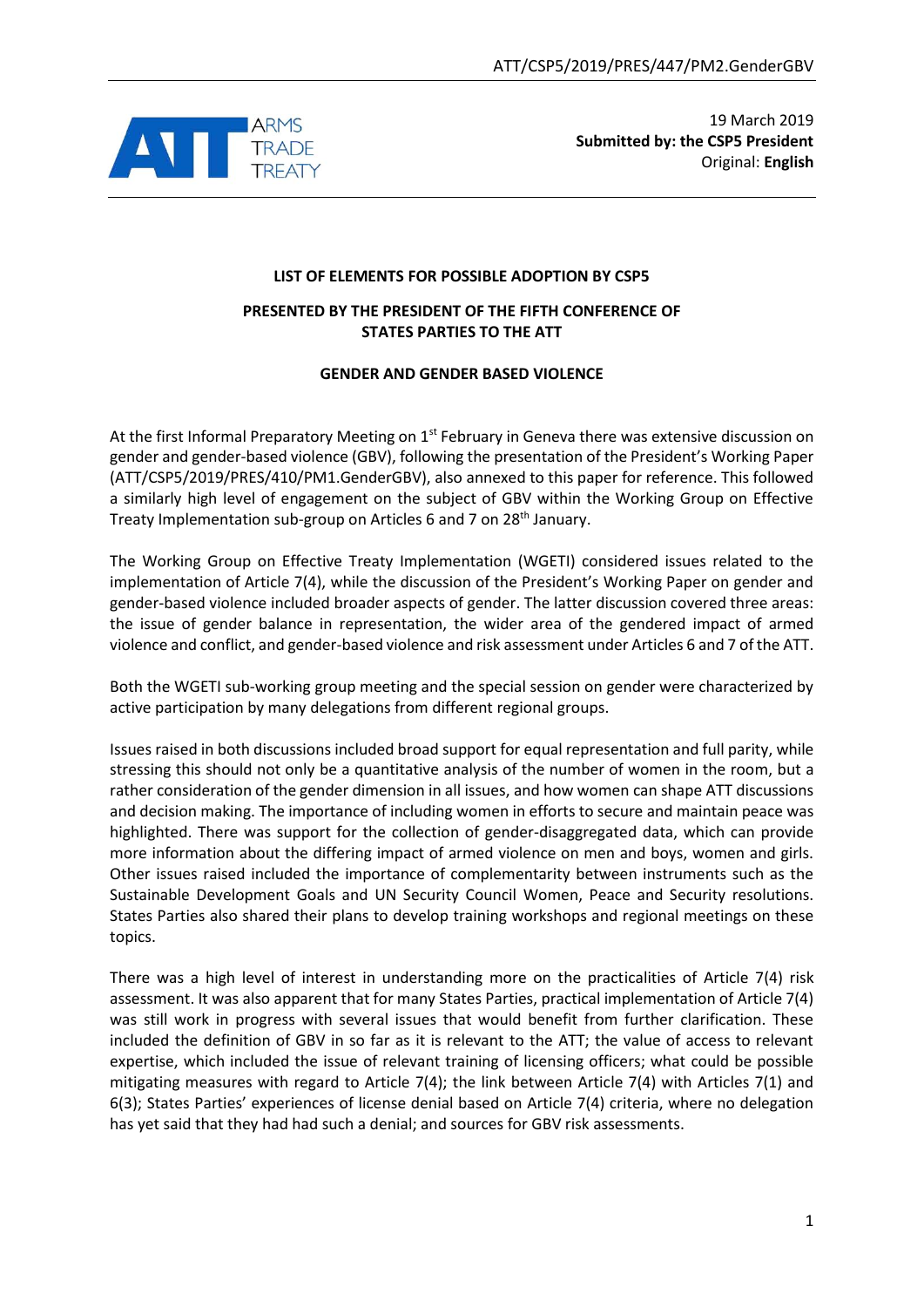Following these engaged discussions, the elements listed below may constitute possible areas of commonalities that States Parties may consider adopting during the CSP5 with a view of longer-term implementation.

## **Representation and participation**

In all future CSP meetings:

- Delegations attending the ATT Working Groups, preparatory meetings and the CSP itself should strive for gender balance in their delegation.
- The ATT Secretariat will maintain records of gender balance of all delegations, and make these records available to interested stakeholders. Progress in gender balance should be shared by the ATT Secretariat with CSP participants in all upcoming CSP meeting.
- States and civil society organizations will share with the CSP policies and practices they have adopted that have contributed to achieving greater gender balance, when appropriate during formal sessions or side events
- Gender balanced panels in plenary sessions, side events and other fora should be encouraged. Event organizers should strive to gender balanced panels at an early stage in their planning.
- The sponsorship programme should actively consider gender balance as one of the selection criteria.

## **Understanding the gendered impact of armed violence in the context of ATT**

- All Working Groups' Chairs and facilitators will, on an ongoing basis, consider how gender aspects should be explored within their sessions.
- States Parties are encouraged to collect gender disaggregated data within their national crime and health statistics, including gender disaggregated data on victims of armed violence and conflict, and make this data publicly available.
- All stakeholders, including civil society, are encouraged to work towards elaborations and explanations of gender terms, to assist States in applying and working with gender concepts within the ATT context. Lists of existing research and data sources should be compiled and made available to all stakeholders. States are invited to support research that helps better understanding of the gendered impact in the context of ATT.
- Delegations should further consider bringing a Women, Peace and Security and/or delegates with gender expertise where possible. Such delegates should actively contribute to Working Groups' discussions and elaboration of recommendations as appropriate.